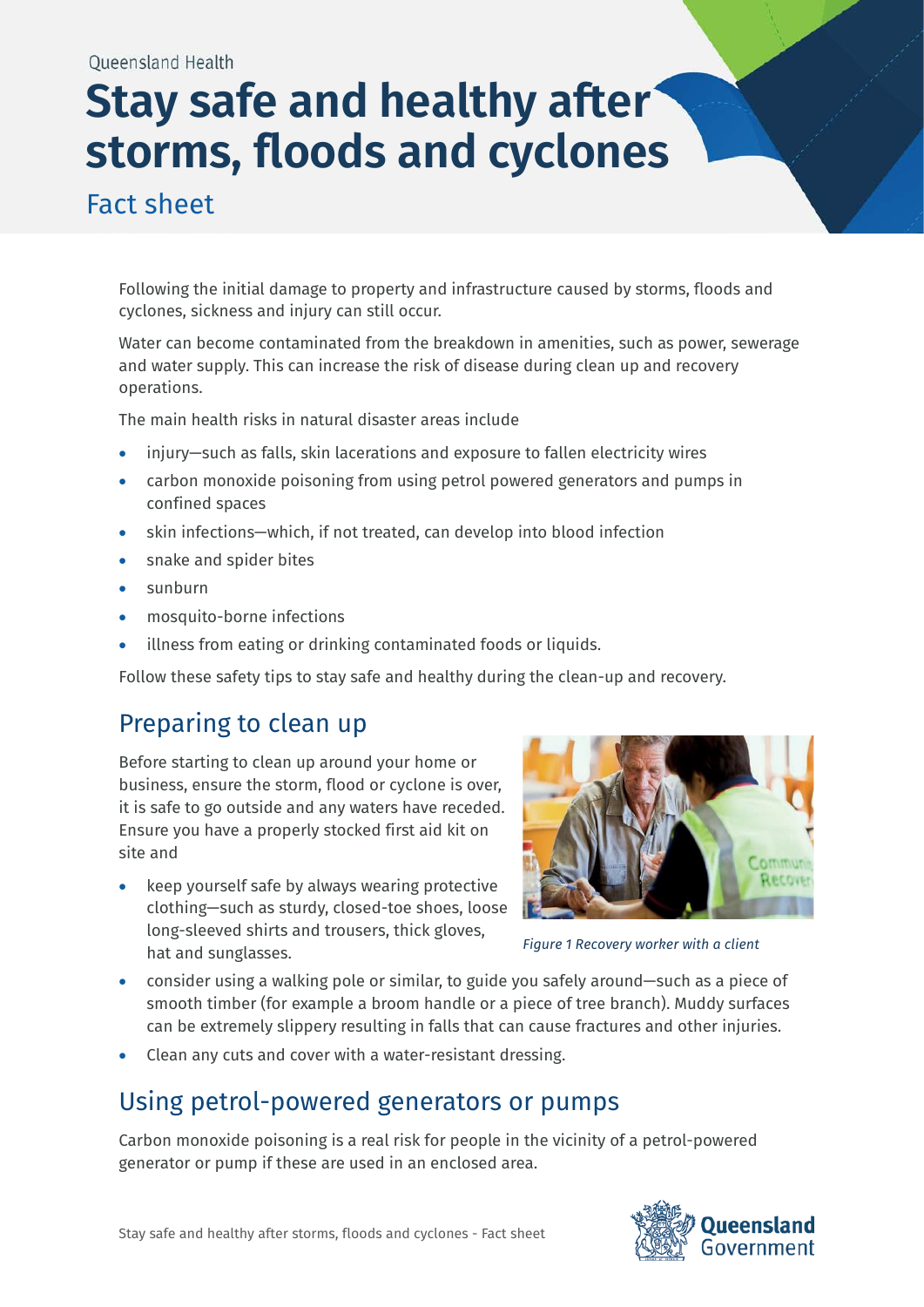Make sure generators and pumps are situated in well-ventilated areas preferably outside.

#### Working safely onsite

When working onsite, it is crucial that you maintain good personal hygiene.

Don't walk or wade through flood water, if you can avoid it. There is an increased risk of wound infections, diarrhoea, conjunctivitis, and ear, nose and throat infections from polluted waters. Leptospirosis (a bacterial disease of humans and animals) can also be contracted from flood water.

Young children, the elderly, pregnant women, people with chronic diseases—such as diabetes and kidney disease—and people who abuse alcohol or other drugs are more prone to infections and should consider avoiding flood water and mud.

Wash your hands with soap and water or a hand sanitiser after

- contact with damaged materials, flood water or mud
- going to the toilet
- before preparing or consuming food or drink.

Protect your skin from cuts that could become infected

- clean and disinfect all wounds and keep them covered. Avoid flood water and mud if you have broken skin or wounds, especially if you have diabetes or other chronic diseases. Wounds heal quickly if the limbs are rested and elevated
- see a health professional or your doctor early for severe wounds, especially if the wound is dirty or becomes red, sore, swollen or painful.

Watch out for snakes, spiders and mosquitoes

- watch out for snakes and spiders that may have hidden inside houses or debris
- if bitten by a spider or snake apply immediate first aid and seek medical attention
- Sand-flies and mosquitoes may become a real nuisance following storms, floods and other natural disasters. Wear long sleeves and long pants and apply personal insect repellent.

Be careful of contaminated water and food

- Your local council will alert you if the local water supply is contaminated. If in doubt, water for drinking and cooking should be brought to a rolling boil and then cooled before drinking or storing in a clean, covered container in a refrigerator or cooler.
- Some food after an event may not be safe to eat, especially if power has been cut or if food has been in contact with contaminated floodwater. Contaminated food or perishable foods that have not been refrigerated should be discarded.

#### **Waste**

Contact your local council regarding waste disposal. Take all necessary precautions for handling asbestos, cement and/or debris.